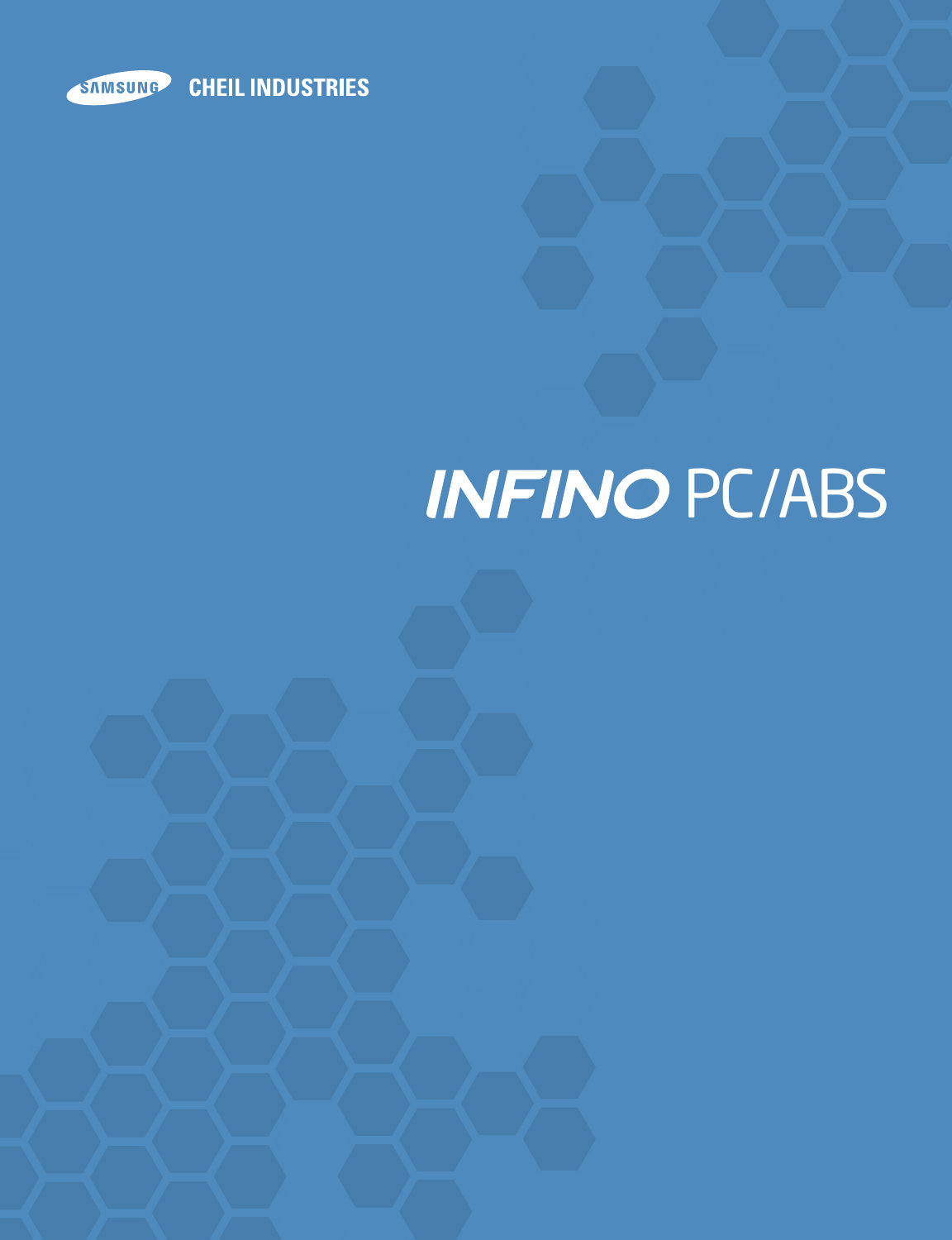INFINO connotes a firm determination of Samsung Cheil Industries in engineering plastics industry to bring unlimited value to or surpassing the existing values in industries or our daily lives by focusing on the capacity and expandability of products. Also it means future-oriented and differentiated products and their value by making digress from typical patterns of generic chemical materials to new-concept ones.

# **INFINO**



# possibilities and values."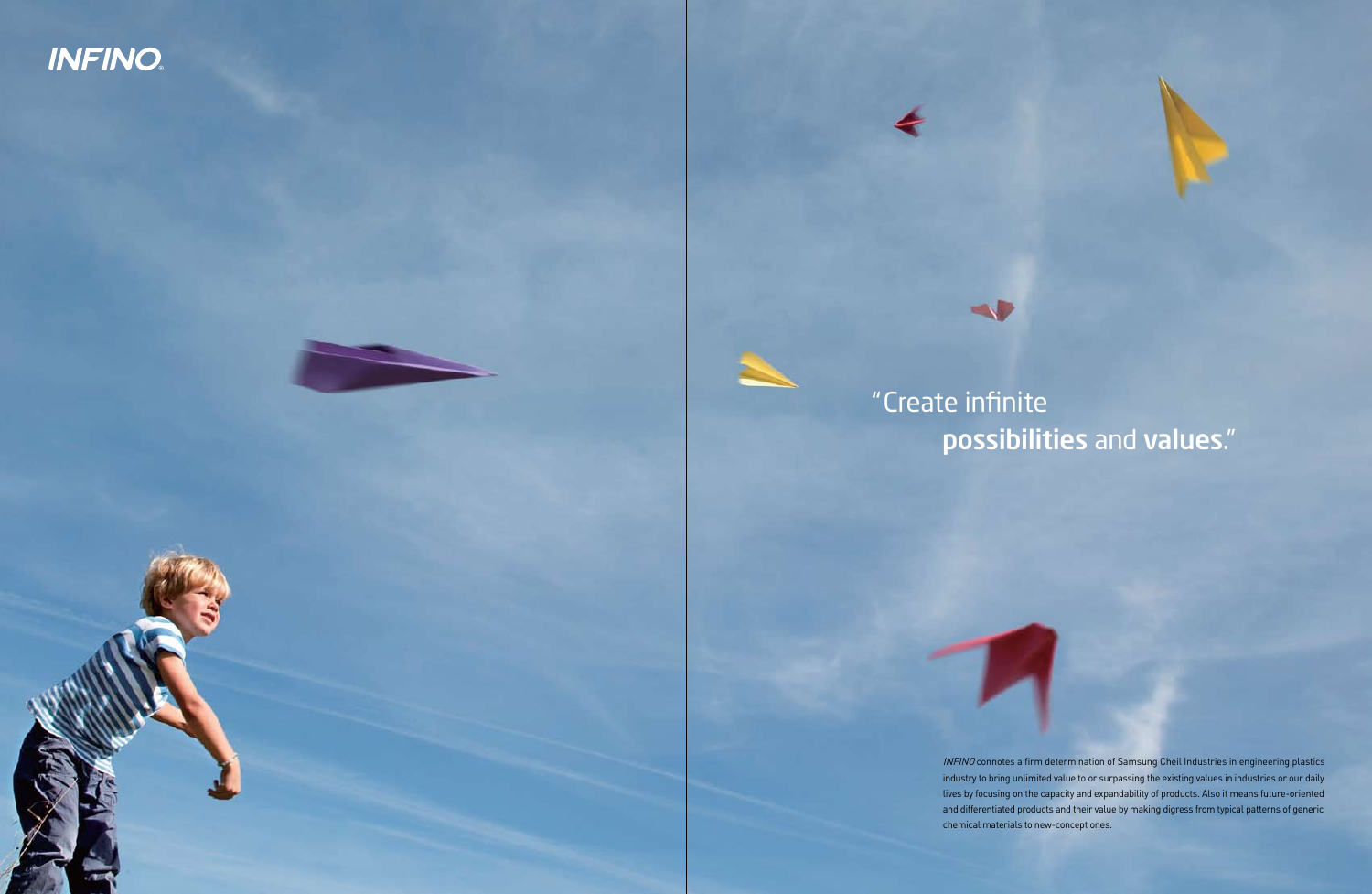

# **INTRODUCTION OF INFINO PC/ABS**

INFINO PC/ABS combines the advantages of ABS (Acrylonitirile-Butadiene-Styrene) and PC (Polycarbonate). As for ABS-related advantages, the product maintains a high level of processibility, low temperature impact resistance and the application of spraying. At the same time, PC-related advantages excellent mechanical property, heat resistance (heat deflection temperature), electrical and dimensional stability turn PC/ABS into a top-notch alloy resin in the category of engineering plastics.

## TYPICAL APPLICATION OF INFINO PC/ABS

Thanks to an excellent array of properties that include heat resistance, weatherability and flame retardant, PC/ABS can be used for a wide range of applications such as automotives, electric and electronics parts as well as housing.

# INFINO PC/ABS RESIN PROVIDES

- Excellent processibility: Bending due to residual stress during the molding process is minimized while progressive cracks do not occur.
- Good impact strength: Mechanical properties such as tensile strength are at the same level as that of other engineering plastics.
- Heat resistance: Changes in temperature have a minimal impact on the PC/ABS's mechanical properties, which allows for the application in a wide range of temperatures.
- Weatherability: Lighting is less likely to weaken properties or cause color fastness.
- Eco-friendly: No use of brominated flame retardants that could generate toxic materials such as dioxin or difuran.
- Diverse product lineups: High-performance flame retardants are inserted; different flame retardant products such as V-2, V-1, V-0 and 5V in terms of thickness.

### INFINO PC / ABS PRODUCT LINE -UP GENERAL PC / ABS

|                                                                                                                                                                                                                                                                                             | <b>General Purpose</b>                                                                                                                                                                                                                                                                                                       |                                    |
|---------------------------------------------------------------------------------------------------------------------------------------------------------------------------------------------------------------------------------------------------------------------------------------------|------------------------------------------------------------------------------------------------------------------------------------------------------------------------------------------------------------------------------------------------------------------------------------------------------------------------------|------------------------------------|
| <b>High Impact/Flow</b><br>• General Purpose<br>$-HI-1001B$<br>• Chemical Resistant<br>- HI-100BN<br>• High Flow<br>HI-1001BS<br>(MI 50)<br><b>HR-1008B</b><br>(VST 117℃, MI 50, Izod 60)<br>- HR-1044<br>(VST 120℃, Chemical<br>Resistantl<br>HR-1054<br>(VST 130℃, Chemical<br>Resistantl | <b>High Performance/Heat</b><br>• General Purpose<br>HP-1000H<br>(Balanced Impact /<br>Flow Izod 60]<br>- HP-1000X<br>[VST126℃, Izod 80, MI 6]<br>$-$ HP-1000XA<br>(Izod 70, MI 27)<br>L HP-1000P<br>• High Flow<br>WP-1069<br>(VST 120℃, Sprial flow~up)<br>L WP-1089<br>(VST 130℃, Sprial flow~up)<br>• High Weld Strength | Eco-<br>GW-<br>(PC)<br>GW-<br>(PC) |
|                                                                                                                                                                                                                                                                                             | $-ST-1009$<br>$-$ HP $-$ 1011<br>(Gas Improved)<br>• Chemical Resistant<br>$- WP-1059$                                                                                                                                                                                                                                       |                                    |



# GENERAL PC / ABS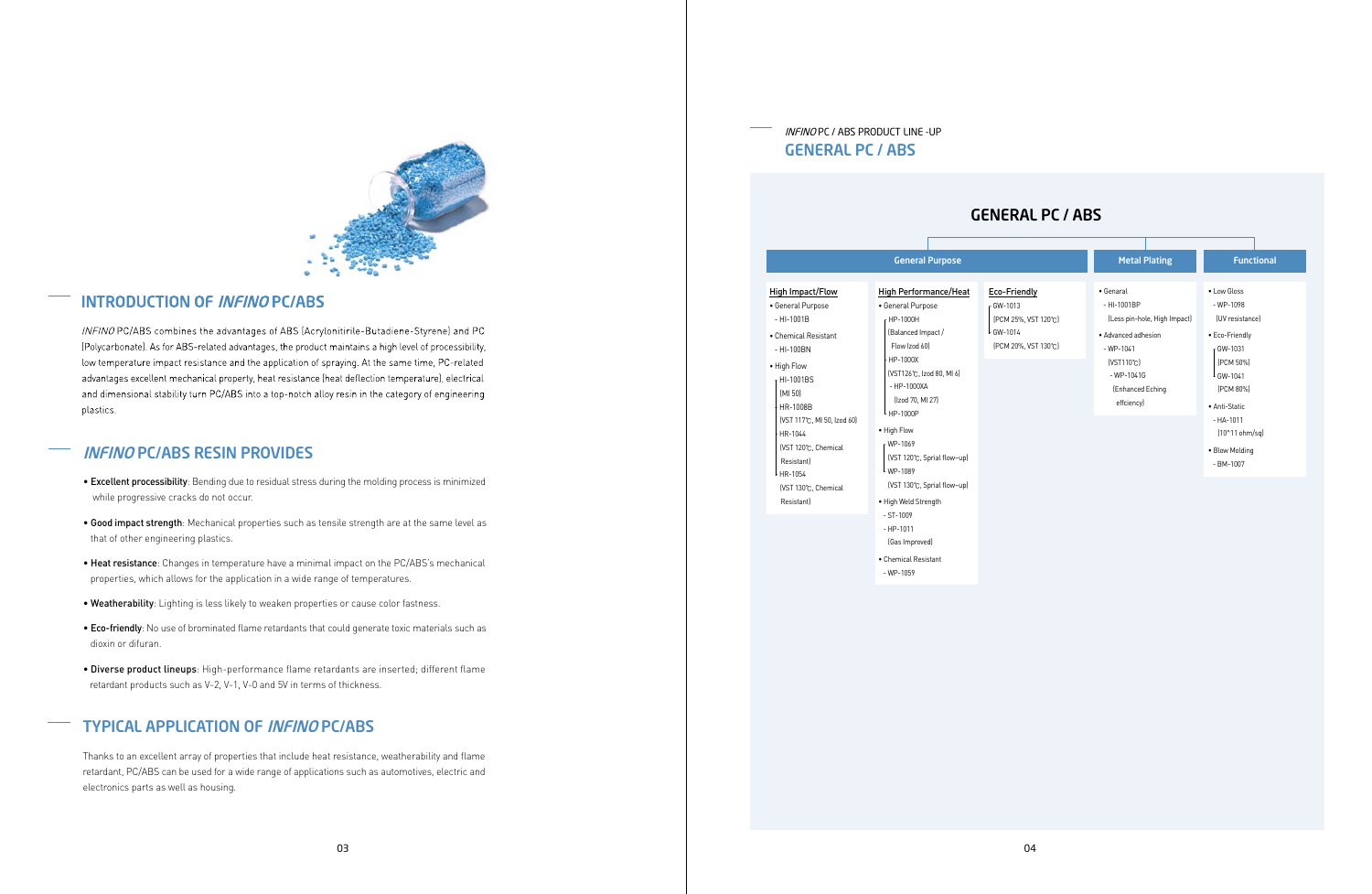



INFINO PC / ABS PRODUCT LINE -UP PC / ABS / GF

### INFINO PC / ABS PRODUCT LINE -UP FR PC / ABS

#### **General** • General - NH-1000T (2.0mm V-0) - NH-1001T (1.5mm V-1)  $L_{NH-1017}$  (2.0mm V-0/5VB, High Flow) • Superior Flame Retardant - NE-1020 (1.5mm V-0, 2.0mm 5VB) Advanced Physical Property • High Impact  $r$  NH-1015 (1.5mm V-0)  $\vert$ <sub>r</sub> NH-1015V  $\Pi$  (High Flow, MI 30)  $\lfloor$  NH-1015S (High Flow, MI 40) (Good aesthetics) - NH-1000AH (1.5mm V-0, High Impact) • Superior Flame Retardant General - NH-1027HF (1.2mm V-0, 1.5mm 5VB) (High flowability & Low gas)  $^{\mathsf{L}}$  NH-1021 (1.0mm V-1) (High flow, Thin-wall design) • High Heat - NH-1037 (1.5mm V-0, HDT 100℃) - NH-1031 (1.5mm V-0, HDT 110℃) High Gloss / High Flow • General - NH-1017D (2.0mm V-0) - NH-1017T (2.0mm V-0, High Flow)  $L_{NH-1019}$  (1.5mm V-0) (Easy releasing) • High Flow - NH-1029 (1.2mm V-1, MI 80) • Wide process window  $r$  NE-1010  $(1.5$ mm V-0) (Good aesthetics and Lower process temp.)  $\lfloor$  NE-1030 (1.5mm V-0, High Flowability) - NE-1059 (2.0mm V-1, High Flowability) High Modulus • Talc 5% - NH-1051 (1.0mm V-1) • Talc 8% - NH-1101 (1.2mm V-0, Good surface) • Talc 15% - NH-1150 - NH-1150H (1.2mm V-0, High Impact) • Scratch Resistance - NF-3017 (1.0mm V-0, Scratch level "F") - NF-3017H (Impact enhanced) • Metal Plating - QP-1010 (2.5mm V-1) • Eco-Friendly - GC-1015 (PCM 30%, 1.5mm V-0)  $\frac{1}{2}$  GC-1017 (PCM 30%, 2.0mm V-0) - GC-1017H (PCM 35%, 2.0mm V-0)  $-$  GC-1050 (PCM 50%, 0.8mm V-0, Talc 5%)  $\lfloor$  GC-1150 (PCM 30%, 1.5mm V-0, Talc 15%) • Luminous - LX-1031 (1.5mm V-0) • Extrusion - EF-1031 (1.5mm V-0) - EF-1032 Non-Halogen FR PC / ABS **Functional**

(1.5mm V-0)



 $\label{eq:1} \mathbf{M} = \mathbf{M} \mathbf{M} = \mathbf{M} \mathbf{M} = \mathbf{M} \mathbf{M} \mathbf{M}$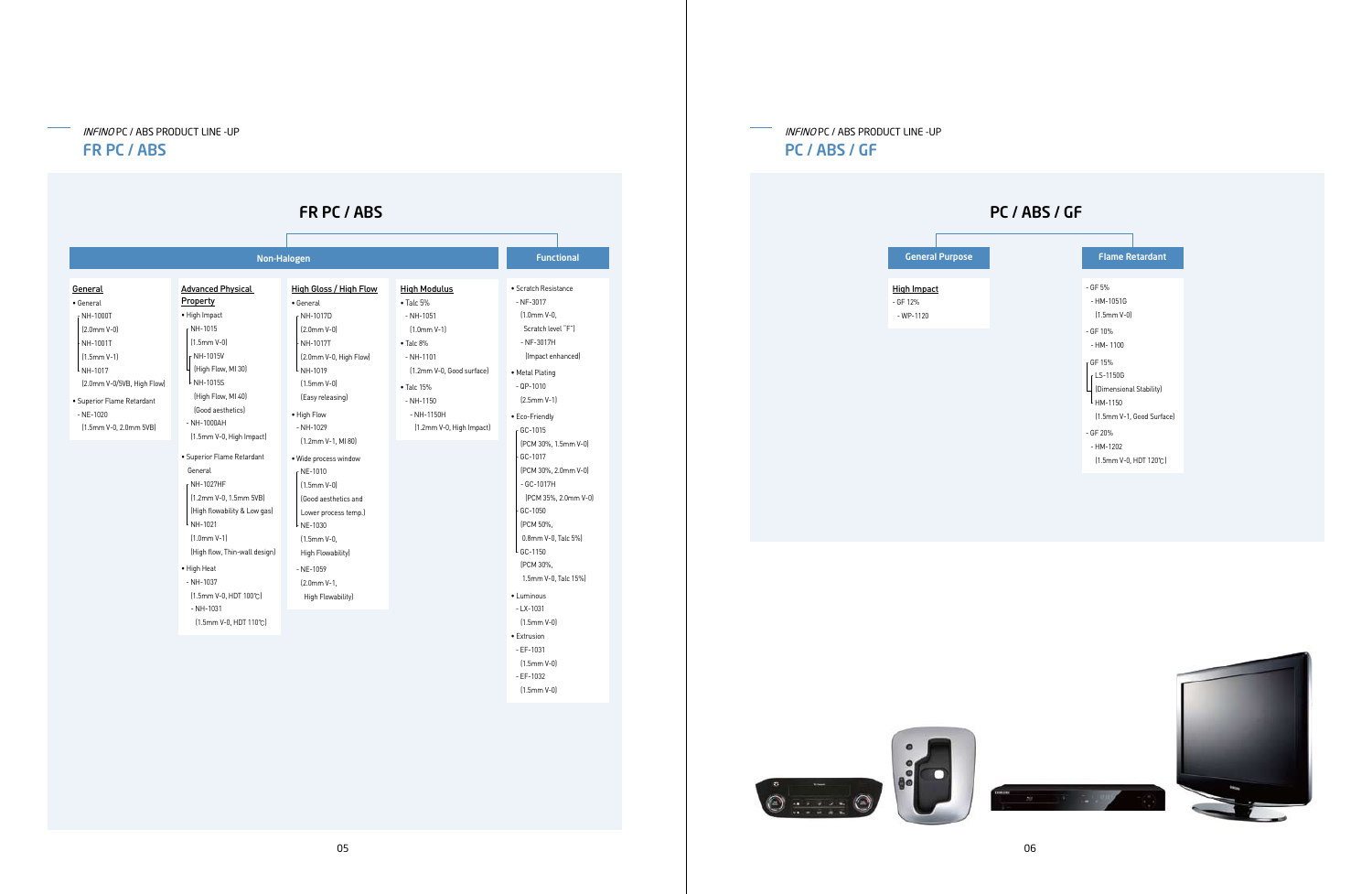|         | <b>Type</b>            | Grades           | <b>Characteristics</b>                                | <b>Typical Application</b>                                                 |
|---------|------------------------|------------------|-------------------------------------------------------|----------------------------------------------------------------------------|
|         |                        | HA-1011          | Antistatic                                            | LCD Panel Tray                                                             |
|         |                        | HI-1001B         | Weld strength, High Flow                              | Mobile Phone                                                               |
|         |                        | HI-1001BN        | Chemical Resistance, High Impact                      | Mobile Phone, Wheel cap, Cooker, Iron,<br>Refrigerator, Door Handle, Panel |
|         |                        | HI-1001BS        | High Impact                                           | Mobile Device Housing                                                      |
|         |                        | HP-1000B         | High Flow                                             |                                                                            |
|         |                        | HP-1000H         | High Heat Resistance                                  | Mobile Phone, Wheel cap, Cooker, Iron,<br>Refrigerator, Door Handle, Panel |
|         | General                | HP-1000P         | High Flow                                             |                                                                            |
|         |                        | HP-1000X         | General Purpose                                       | Automotive IP Core                                                         |
|         |                        | <b>HP-1000XA</b> | High Impact                                           | Automotive IP Core Center Fascia                                           |
|         |                        | HP-1011          | High Flow                                             | Mobile Phone Housing                                                       |
| General |                        | HR-1008B         | High Flow                                             |                                                                            |
| Purpose |                        | HR-1034L         | General Purpose                                       | In-line Wheel                                                              |
|         |                        | WP-1059          | Chemical Resistance, Impact Resistance<br>(Low Temp.) | Automotive, Wheel Cover                                                    |
|         |                        | WP-1098          | Low Gloss, Heat Resistance, UV Resistance             | Automotive Interior (IP Core)                                              |
|         |                        | HI-1001BG        | Metal Plating                                         | Automotive Wheel Cap, Air Conditioner Panel                                |
|         | Metal                  | HI-1001BP        | High Impact, High Heat Resistance                     | Resin for Metal Plating                                                    |
|         | Plating                | WP-1041          | High Flow, Adhesion                                   | Automotive Radiator Gril, Door Handle                                      |
|         |                        | WP-1041G         | High Flow, Adhesion, Etching                          | Automotive                                                                 |
|         | Eco                    | GW-1013          | Eco-friendly                                          | Automotive Device Housing                                                  |
|         | friendly               | GW-1041          | High Impact, High PCM Content                         | Mobile Device Housing                                                      |
|         | <b>Blow</b><br>Molding | BM-1007          | Low Gloss                                             | Automotive Side Step                                                       |

# KEY FEATURES & APPLICATION PC / ABS

#### KEY FEATURES & APPLICATION  $\frac{\partial \mathbf{u}}{\partial \mathbf{u}}$ PC / ABS

|           | <b>Type</b>              | Grades    | Characteristics                              | <b>Typical Application</b>          |
|-----------|--------------------------|-----------|----------------------------------------------|-------------------------------------|
|           |                          | EF-1031   | <b>Extrusion</b>                             |                                     |
|           |                          | EF-1032   | Extrusion                                    | NH Flame Retardant, Extrusion       |
|           |                          | NE-1010   | Good Appearence                              |                                     |
|           |                          | NE-1030   | 1.5mm V0, High Flow                          | TV Cover                            |
|           |                          | NE-1050   | 2.0mm V1, High Flow                          | TV Front Cover / Back Cover         |
|           |                          | NH-1000AH | 1.5mm V0, High Impact                        | Printer Part                        |
|           |                          | NH-1001T  | 1.5mm V1                                     | CD ROM                              |
|           |                          | NH-1015   | 1.5mm V0                                     | Laptop Housing                      |
|           |                          | NH-1015S  | High Impact, High Flow, High Weatherability  | Laptop, OA Device Housing           |
|           |                          | NH-1015T  | 1.5mm V0                                     | Telephone                           |
|           |                          | NH-1015V  | High Impact, High Flow                       | Laptop Housing                      |
|           | Non                      | NH-1017D  | High Gloss, Good Appearence                  | TV Front / Back Housing             |
|           | Halogen                  | NH-1017T  | High Gloss, High Flow                        | <b>TV Front Cover</b>               |
|           |                          | NH-1019   | 1.5mm V0, Easy Releasing                     | Game Housing                        |
| Flame     |                          | NH-1021   | Flame Retardant                              | Laptop                              |
| Rerardant |                          | NH-1025R  | Flame Retardant                              | PDP Cover Mask                      |
|           |                          | NH-1027   | High Heat Resistance, High Impact, High Flow | Laptop Thin-walled Housing          |
|           |                          | NH-1027HF | High Flow                                    | Copy Machine                        |
|           |                          | NH-1029   | 1.2mm V1, High Flow                          | TV Front / Rear cover               |
|           |                          | NH-1037   | High Heat Resistance, High Impact, High Flow | Electric & Electronic Parts Housing |
|           |                          | NH-1101   | High Flame Retardant                         | Laptop Back Cover                   |
|           |                          | NH-1150H  | High Modulus, High Flame Retardant           | Laptop Thin-walled Housing          |
|           |                          | QP-1010   | Metal Plating                                | <b>LED TV Stand</b>                 |
|           |                          | GC-1015   | Eco friendly (PCM Base)                      | Desktop PC Housing                  |
|           |                          | GC-1017   | Eco friendly (PCM Base)                      | TV Back Cover                       |
|           | Eco                      | GC-1017H  | Eco friendly (PCM Base)                      | Desktop PC Housing                  |
|           | friendly                 | GC-1050   | High Modulus, Flame Retardant PCM Base       |                                     |
|           |                          | GC-1150   | High Modulus, Flame Retardant PCM Base       | Laptop Housing                      |
|           | NH Scratch<br>Resistance | NF-3017   | Scratch Resistance, High Impact              | Laptop B Part                       |
| PC/ABS/GF |                          |           |                                              |                                     |
|           | General                  | WP-1120   | High Modulus, High Flow, High Impact         |                                     |
|           | Purpose                  | WP-1150   | High Modulus, High Flow, High Impact         | IP Core, Console Box                |
|           |                          | HM-1051G  | GF 5%                                        | DVD-ROM Tray                        |
| Flame     | Non                      | HM-1100   | Flame Retardant                              | TV Cover Middle Frame               |
| Rerardant | Halogen                  |           |                                              |                                     |

| ר Flow, High Impact |                       |  |  |  |  |  |
|---------------------|-----------------------|--|--|--|--|--|
| n Flow, High Impact | IP Core, Console Box  |  |  |  |  |  |
|                     | DVD-ROM Tray          |  |  |  |  |  |
|                     | TV Cover Middle Frame |  |  |  |  |  |
|                     | <b>I CD TV BI U</b>   |  |  |  |  |  |
|                     |                       |  |  |  |  |  |

 $LS-1150G$  GF 15%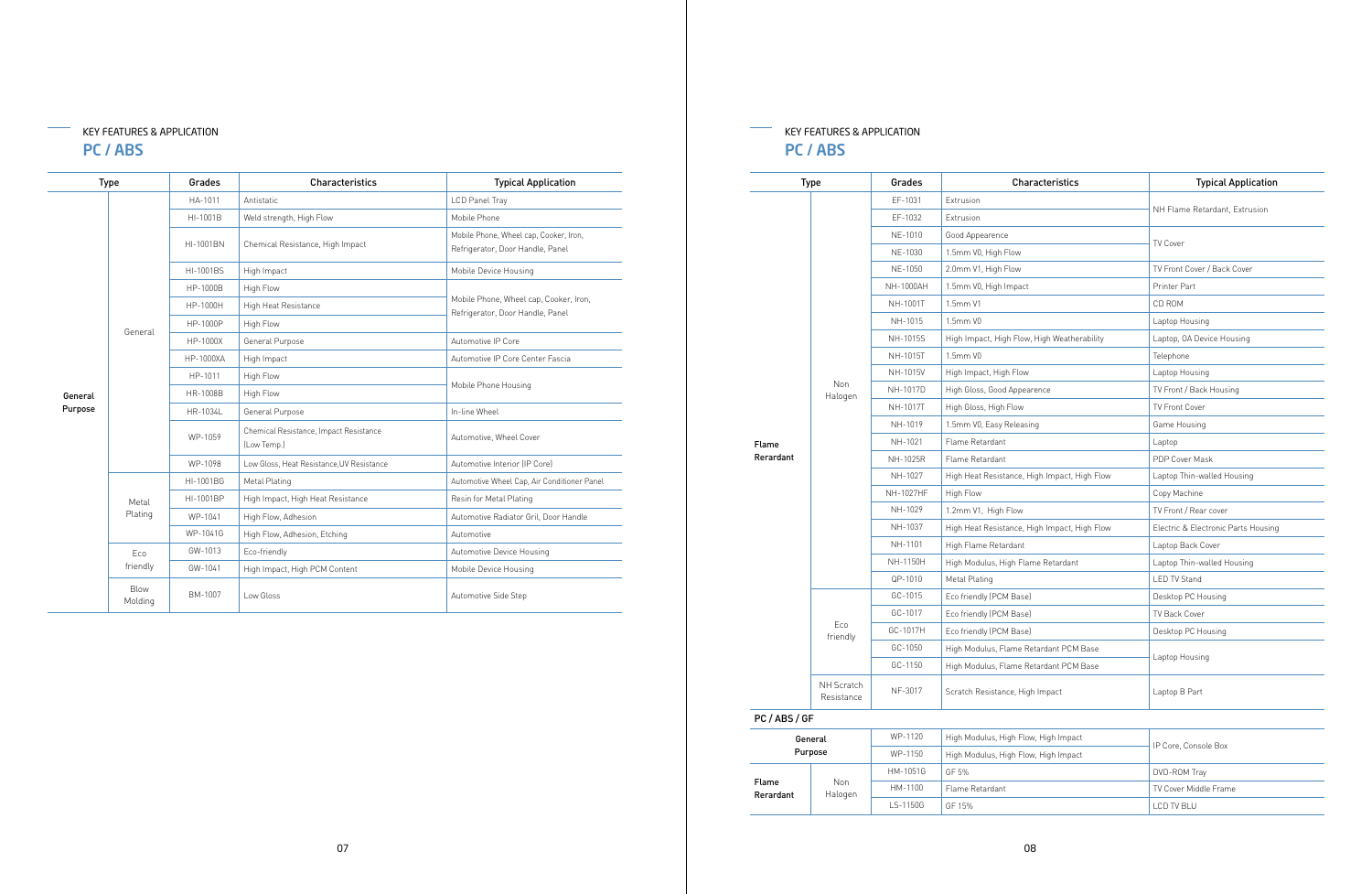# INFINO PC / ABS PRODUCT SELECTION GUIDE GENERAL PC / ABS

# INFINO PC / ABS PRODUCT SELECTION GUIDE GENERAL PC / ABS

|                                    |                    |                          |                     |             |          |                  | <b>General PC/ABS</b> |             |                 |                  |
|------------------------------------|--------------------|--------------------------|---------------------|-------------|----------|------------------|-----------------------|-------------|-----------------|------------------|
|                                    |                    |                          |                     |             |          |                  | General               |             |                 |                  |
| <b>Properties</b>                  | <b>Test Method</b> | <b>Condition</b>         | Unit                | HA-1011     | HI-1001B | <b>HI-1001BS</b> | <b>HP-1000H</b>       | HP-1000P    | <b>HP-1000X</b> | <b>HP-1000XA</b> |
| <b>Physical Properties</b>         |                    |                          |                     |             |          |                  |                       |             |                 |                  |
| <b>Specific Gravity</b>            | ASTM D792          | Natural color            |                     | 1.13        | 1.13     | 1.10             | 1.14                  | 1.14        | 1.15            | 1.13             |
| Melt Flow Index                    | ASTM D1238         | 220°C, 10kg              | $q/10$ min          |             |          |                  |                       |             |                 |                  |
|                                    | ASTM D1238         | 250°C, 10kg              | g/10min             | 55          | 20       | 50               | 14                    | 26          |                 | 27               |
| Mold Shrinkage                     | ASTM D955          |                          | $\%$                | $0.2 - 0.4$ |          |                  | $0.5 - 0.7$           | $0.5 - 0.7$ | $0.5 - 0.7$     | $0.5 - 0.7$      |
| <b>Mechanical Properties</b>       |                    |                          |                     |             |          |                  |                       |             |                 |                  |
| Tensile Strength                   | ASTM D638          | 50mm/min                 | kgf/cm <sup>2</sup> |             | 620      | 540              | 550                   | 580         |                 | 550              |
| Elongation at Break                | ASTM D638          | 50mm/min                 | $\%$                |             |          |                  |                       |             |                 |                  |
| Flexural Strength                  | ASTM D790          | 2.8mm/min                | kqf/cm <sup>2</sup> | 750         | 850      | 700              | 750                   | 840         | 790             |                  |
|                                    | ISO 178            | 2mm/min                  | MPa                 |             |          |                  |                       |             | 90              | 75               |
| Flexural Modulus                   | ASTM D790          | 2.8mm/min                | kqf/cm <sup>2</sup> | 19,000      | 25,000   | 22,000           | 22,000                | 22,000      | 22,000          |                  |
|                                    | <b>ISO 178</b>     | 2mm/min                  | MPa                 |             |          |                  |                       |             | 2,300           | 2,050            |
| Izod Impact Strength               | ASTM D 256         | (notched) 1/8            | kgf-cm/cm           |             | 45       | 56               | 63                    | 60          |                 |                  |
| Charpy Impact Strength             | ISO 179 1eA        | (notched)                | KJ/m <sup>2</sup>   |             |          |                  |                       |             | 57              | 55               |
| Rockwell Hardness                  | ASTM D785          | R-Scale                  | $\sim$              | 106         |          |                  | 115                   | 115         | 115             | 113              |
| <b>Thermal Properties</b>          |                    |                          |                     |             |          |                  |                       |             |                 |                  |
| <b>Heat Deflection Temperature</b> | ASTM D648          | 18.56kgf/cm <sup>2</sup> | °C                  | 102         |          |                  | 120                   | 115         | 113             | 110              |
| <b>VICAT Softening Temperature</b> | ISO R 306          | 5kg, 50°C/hr             | °C                  | 114         | 111      | 106              | 132                   | 133         | 127             |                  |
| <b>Flame Characteristics</b>       |                    |                          |                     |             |          |                  |                       |             |                 |                  |
| Flammability                       | <b>UL94</b>        | HB                       | mm                  |             |          |                  | 1.5, 3.0              | 1.5, 3.0    | 1.5, 3.0        | 1.5, 3.0         |
| Flammability                       | <b>UL94</b>        | V1                       | mm                  |             |          |                  |                       |             |                 |                  |
| Flammability                       | <b>UL94</b>        | $\mathsf{V}0$            | mm                  |             |          |                  |                       |             |                 |                  |
| Flammability                       | <b>UL94</b>        | 5VB                      | mm                  |             |          |                  |                       |             |                 |                  |

|                                    |                    |                          |                     | <b>General PC/ABS</b> |                 |             |         |                |                |                    |  |
|------------------------------------|--------------------|--------------------------|---------------------|-----------------------|-----------------|-------------|---------|----------------|----------------|--------------------|--|
|                                    |                    |                          |                     |                       |                 | General     |         |                |                | Metal<br>Replacing |  |
| <b>Properties</b>                  | <b>Test Method</b> | <b>Condition</b>         | Unit                | HP-1011               | <b>HR-1008B</b> | ST-1009     | WP-1059 | <b>WP-1069</b> | <b>WP-1098</b> | HI-1001BP          |  |
| <b>Physical Properties</b>         |                    |                          |                     |                       |                 |             |         |                |                |                    |  |
| <b>Specific Gravity</b>            | ASTM D792          | Natural color            |                     | 1.12                  | 1.13            | 1.15        | 1.12    | 1.13           | 1.12           | 1.10               |  |
| Melt Flow Index                    | ASTM D1238         | 220°C, 10kg              | $q/10$ min          |                       |                 |             |         |                |                |                    |  |
|                                    | ASTM D1238         | 250°C, 10kg              | $q/10$ min          | 34                    | 60              | 30          | 45      | 49             | 30             | 36                 |  |
| Mold Shrinkage                     | ASTM D955          |                          | $\%$                | $0.5 - 0.7$           | $0.5 - 0.7$     | $0.5 - 0.7$ |         |                |                | $0.5 - 0.7$        |  |
| <b>Mechanical Properties</b>       |                    |                          |                     |                       |                 |             |         |                |                |                    |  |
| Tensile Strength                   | ASTM D638          | 50mm/min                 | kgf/cm <sup>2</sup> | 500                   | 630             | 500         | 540     | 570            | 520            | 540                |  |
| Elongation at Break                | ASTM D638          | 50mm/min                 | $\%$                |                       |                 |             |         |                |                | 100                |  |
| Flexural Strength                  | ASTM D790          | 2.8mm/min                | kgf/cm <sup>2</sup> | 700                   | 880             | 800         | 750     | 800            | 700            | 760                |  |
|                                    | ISO 178            | 2mm/min                  | MPa                 | 68                    |                 |             | 75      | 83             | 75             | 80                 |  |
| Flexural Modulus                   | ASTM D790          | 2.8mm/min                | kgf/cm <sup>2</sup> | 21,000                | 26,000          | 23,000      | 22,500  | 22,500         | 20,000         | 20,000             |  |
|                                    | ISO 178            | 2mm/min                  | MPa                 | 1.908                 |                 |             | 2,250   | 2,500          | 2,000          | 2,000              |  |
| Izod Impact Strength               | ASTM D 256         | (notched) 1/8            | kgf-cm/cm           | 55                    | 50              | 65          | 48      | 60             | 62             | 57                 |  |
| Charpy Impact Strength             | ISO 179 1eA        | (notched)                | KJ/m <sup>2</sup>   | 56                    |                 |             | 45      | 50             | 52             | 45                 |  |
| Rockwell Hardness                  | ASTM D785          | R-Scale                  |                     | 106                   | 114             | 115         | 112     |                |                | 108                |  |
| <b>Thermal Properties</b>          |                    |                          |                     |                       |                 |             |         |                |                |                    |  |
| <b>Heat Deflection Temperature</b> | ASTM D648          | 18.56kgf/cm <sup>2</sup> | $^{\circ}$ C        | 109                   | 105             | 107         | 105     | 110            | 105            | 102                |  |
| <b>VICAT Softening Temperature</b> | <b>ISO R 306</b>   | 5kg, 50°C/hr             | $^{\circ}{\rm C}$   | 125                   | 117             | 122         |         |                |                | 112                |  |
| <b>Flame Characteristics</b>       |                    |                          |                     |                       |                 |             |         |                |                |                    |  |
| Flammability                       | <b>UL94</b>        | HB                       | mm                  | $0.8 - 3$             | 1.5, 3.0, 6.0   | 0.8         |         |                |                | 1.5, 3.0, 6.0      |  |
| Flammability                       | <b>UL94</b>        | V1                       | mm                  |                       |                 |             |         |                |                |                    |  |
| Flammability                       | <b>UL94</b>        | $\mathsf{V}0$            | mm                  |                       |                 |             |         |                |                |                    |  |
| Flammability                       | <b>UL94</b>        | 5VB                      | mm                  |                       |                 |             |         |                |                |                    |  |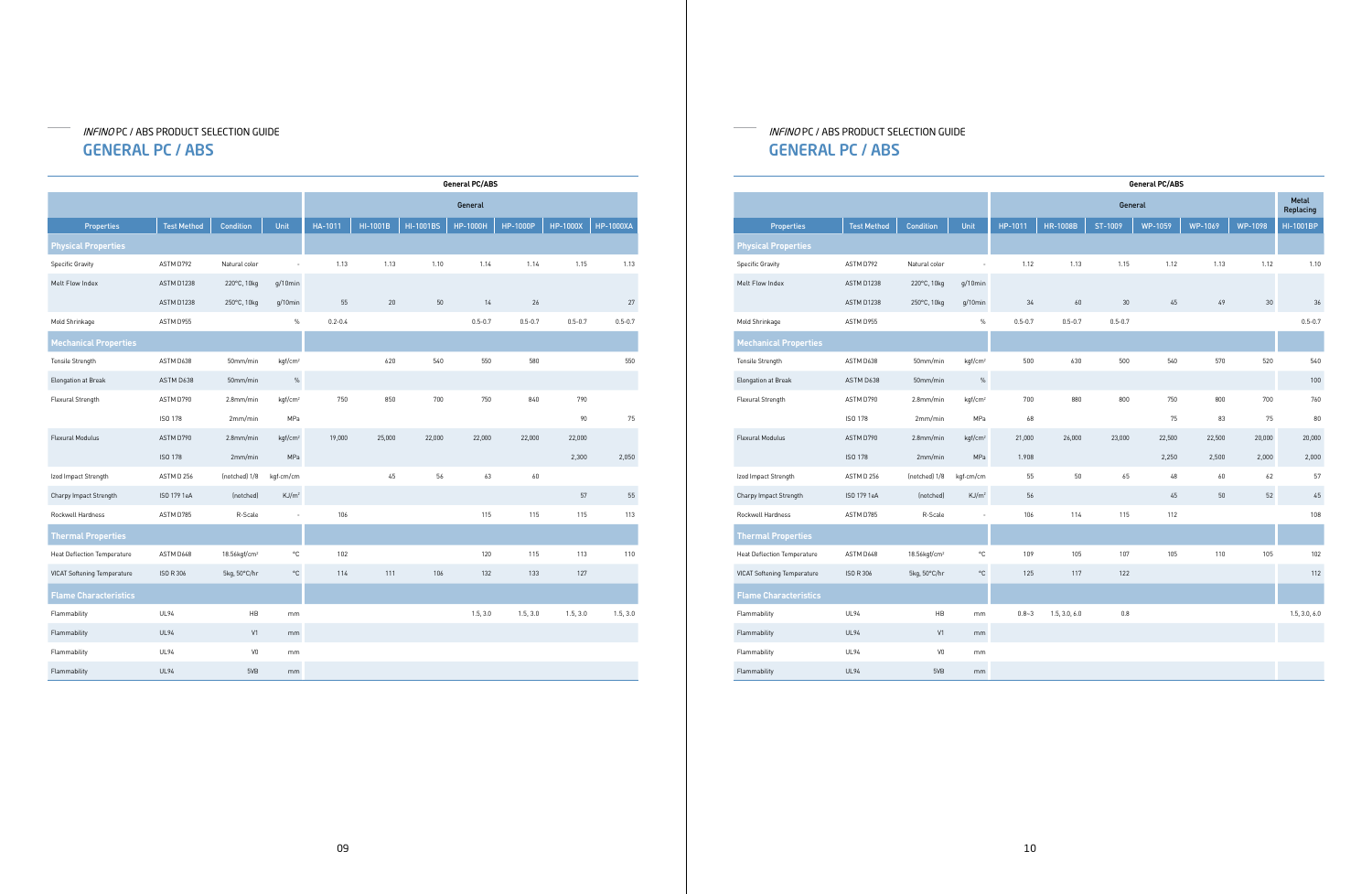## INFINO PC / ABS PRODUCT SELECTION GUIDE GENERAL PC / ABS, FLAME RETARDANT PC / ABS

# INFINO PC / ABS PRODUCT SELECTION GUIDE FLAME RETARDANT PC / ABS

|                                    |                    |                          |                     | <b>General PC/ABS</b>  |          |                     |             | <b>Flame Retardant PC/ABS</b> |                 |                    |  |
|------------------------------------|--------------------|--------------------------|---------------------|------------------------|----------|---------------------|-------------|-------------------------------|-----------------|--------------------|--|
|                                    |                    |                          |                     | <b>Metal Replacing</b> |          | <b>Eco-Friendly</b> |             | <b>General</b>                |                 | <b>High Impact</b> |  |
| <b>Properties</b>                  | <b>Test Method</b> | <b>Condition</b>         | Unit                | WP-1041                | WP-1041G | GW-1013             | GW-1041     | <b>NH-1000T</b>               | <b>NH-1001T</b> | <b>NH-1000AH</b>   |  |
| <b>Physical Properties</b>         |                    |                          |                     |                        |          |                     |             |                               |                 |                    |  |
| <b>Specific Gravity</b>            | ASTM D792          | Natural color            |                     | 1.09                   | 1.09     | 1.18                | 1.15        | 1.18                          | 1.16            | 1.22               |  |
| Melt Flow Index                    | ASTM D1238         | 220°C, 10kg              | $q/10$ min          |                        |          |                     |             | 39                            | 24              | 26                 |  |
|                                    | ASTM D1238         | 250°C, 10kg              | g/10min             | 40                     | 32       |                     | 19          |                               |                 |                    |  |
| Mold Shrinkage                     | ASTM D955          |                          | $\%$                |                        |          | 0.56                | $0.5 - 0.7$ | $0.5 - 0.7$                   |                 | $0.5 - 0.7$        |  |
| <b>Mechanical Properties</b>       |                    |                          |                     |                        |          |                     |             |                               |                 |                    |  |
| Tensile Strength                   | ASTM D638          | 50mm/min                 | kgf/cm <sup>2</sup> | 540                    | 500      | 555                 | 530         | 550                           | 580             | 650                |  |
| Elongation at Break                | ASTM D638          | 50mm/min                 | $\%$                |                        | 100      |                     |             |                               |                 |                    |  |
| Flexural Strength                  | ASTM D790          | 2.8mm/min                | kqf/cm <sup>2</sup> | 720                    | 680      | 760                 | 760         | 780                           | 800             | 950                |  |
|                                    | <b>ISO 178</b>     | 2mm/min                  | MPa                 | 72                     |          | 75                  | 70          |                               |                 |                    |  |
| Flexural Modulus                   | ASTM D790          | 2.8mm/min                | kqf/cm <sup>2</sup> | 21,000                 | 20,100   | 20,800              | 20,000      | 24,500                        | 22,500          | 30,000             |  |
|                                    | <b>ISO 178</b>     | 2mm/min                  | MPa                 | 2,000                  |          | 2,020               | 2,160       |                               |                 |                    |  |
| Izod Impact Strength               | ASTM D 256         | (notched) 1/8            | kgf-cm/cm           | 56                     | 55       | 63                  | 70          | $40\,$                        | 65              | 35                 |  |
| Charpy Impact Strength             | ISO 179 1eA        | (notched)                | KJ/m <sup>2</sup>   | 46                     |          | 53                  | 61          |                               |                 |                    |  |
| Rockwell Hardness                  | ASTM D785          | R-Scale                  | ä,                  | 105                    | 105      | 106                 | 110         | 112                           | 115             |                    |  |
| <b>Thermal Properties</b>          |                    |                          |                     |                        |          |                     |             |                               |                 |                    |  |
| <b>Heat Deflection Temperature</b> | ASTM D648          | 18.56kgf/cm <sup>2</sup> | ۰C                  | 102                    | 100      | 101                 | 121         | 80                            |                 | 84                 |  |
| <b>VICAT Softening Temperature</b> | ISO R 306          | 5kg, 50°C/hr             | $^{\circ}{\rm C}$   | 110                    | 110      | 120                 | 138         | 89                            | 93              | 98                 |  |
| <b>Flame Characteristics</b>       |                    |                          |                     |                        |          |                     |             |                               |                 |                    |  |
| Flammability                       | <b>UL94</b>        | HB                       | mm                  | 1.5, 3.0               |          |                     |             |                               |                 |                    |  |
| Flammability                       | <b>UL94</b>        | V1                       | mm                  |                        |          |                     |             | 1.5, 2.0                      |                 |                    |  |
| Flammability                       | UL94               | V <sub>0</sub>           | mm                  |                        |          |                     |             | 2.1, 2.5, 3.0                 | $\overline{c}$  | 1.5, 2.5, 3.0      |  |
| Flammability                       | <b>UL94</b>        | 5VB                      | mm                  |                        |          |                     |             | 2.0, 2.1, 2.5                 |                 | 2.5                |  |

|                                    |                    |                          |                     | <b>Flame Retardant PC/ABS</b> |                    |                 |                 |         |                    |                  |
|------------------------------------|--------------------|--------------------------|---------------------|-------------------------------|--------------------|-----------------|-----------------|---------|--------------------|------------------|
|                                    |                    |                          |                     |                               | <b>High Impact</b> |                 |                 |         | <b>Superior FR</b> | <b>High Heat</b> |
| <b>Properties</b>                  | <b>Test Method</b> | <b>Condition</b>         | Unit                | NH-1015                       | <b>NH-1015S</b>    | <b>NH-1015T</b> | <b>NH-1015V</b> | NH-1021 | <b>NH-1027HF</b>   | <b>NH-1031</b>   |
| <b>Physical Properties</b>         |                    |                          |                     |                               |                    |                 |                 |         |                    |                  |
| <b>Specific Gravity</b>            | ASTM D792          | Natural color            |                     | 1.17                          | 1.18               | 1.19            | 1.18            | 1.20    | 1.19               | 1.20             |
| Melt Flow Index                    | ASTM D1238         | 220°C, 10kg              | $q/10$ min          | 23                            | 36                 | 28              | 30              | 28      | 55                 |                  |
|                                    | ASTM D1238         | 250°C, 10kg              | $q/10$ min          |                               |                    |                 |                 |         |                    | 35               |
| Mold Shrinkage                     | ASTM D955          |                          | $\%$                | $0.5 - 0.7$                   |                    |                 | $0.5 - 0.7$     |         | $0.5 - 0.7$        | $0.5 - 0.7$      |
| Mechanical Properties              |                    |                          |                     |                               |                    |                 |                 |         |                    |                  |
| Tensile Strength                   | ASTM D638          | 50mm/min                 | kgf/cm <sup>2</sup> | 620                           | 600                | 560             | 600             | 670     | 600                | 620              |
| Elongation at Break                | ASTM D638          | 50mm/min                 | $\%$                |                               |                    |                 |                 |         |                    |                  |
| Flexural Strength                  | ASTM D790          | 2.8mm/min                | kgf/cm <sup>2</sup> | 840                           | 870                | 800             | 870             | 950     | 900                | 900              |
|                                    | ISO 178            | 2mm/min                  | MPa                 | 80                            |                    |                 | 89              | 94      |                    |                  |
| <b>Flexural Modulus</b>            | ASTM D790          | $2.8$ mm/min             | kgf/cm <sup>2</sup> | 24,500                        | 24,000             | 24,440          | 24,000          | 26,000  | 25,000             | 25,000           |
|                                    | ISO 178            | 2mm/min                  | MPa                 | 2,400                         |                    |                 | 2,550           | 2,500   |                    |                  |
| Izod Impact Strength               | ASTM D 256         | (notched) 1/8            | kgf-cm/cm           | 58                            | 52                 | 55              | 55              | 30      | 60                 | 70               |
| Charpy Impact Strength             | ISO 179 1eA        | (notched)                | KJ/m <sup>2</sup>   | 18                            |                    |                 |                 |         |                    |                  |
| Rockwell Hardness                  | ASTM D785          | R-Scale                  | ä,                  | 115                           |                    |                 |                 | 120     | 118                | 120              |
| Thermal Properties                 |                    |                          |                     |                               |                    |                 |                 |         |                    |                  |
| <b>Heat Deflection Temperature</b> | ASTM D648          | 18.56kgf/cm <sup>2</sup> | $^{\circ}$ C        | 99                            | 92                 |                 | 86              |         |                    | 113              |
| <b>VICAT Softening Temperature</b> | <b>ISO R 306</b>   | 5kg, 50°C/hr             | $^{\circ}{\rm C}$   | 100                           | 100                | 98              | 102             | 100     | 98                 | 127              |
| Flame Characteristics              |                    |                          |                     |                               |                    |                 |                 |         |                    |                  |
| Flammability                       | <b>UL94</b>        | HB                       | mm                  |                               |                    |                 |                 |         |                    |                  |
| Flammability                       | <b>UL94</b>        | V1                       | mm                  |                               |                    |                 |                 | 1.0     |                    |                  |
| Flammability                       | UL94               | $\mathsf{V}0$            | mm                  | 1.5                           | 1.5                | 1.5             | 1.5             | 3.0     | 1.2                | 1.5,2.0,3.0      |
| Flammability                       | <b>UL94</b>        | 5VB                      | mm                  |                               |                    |                 | 2.0             |         | 1.5                |                  |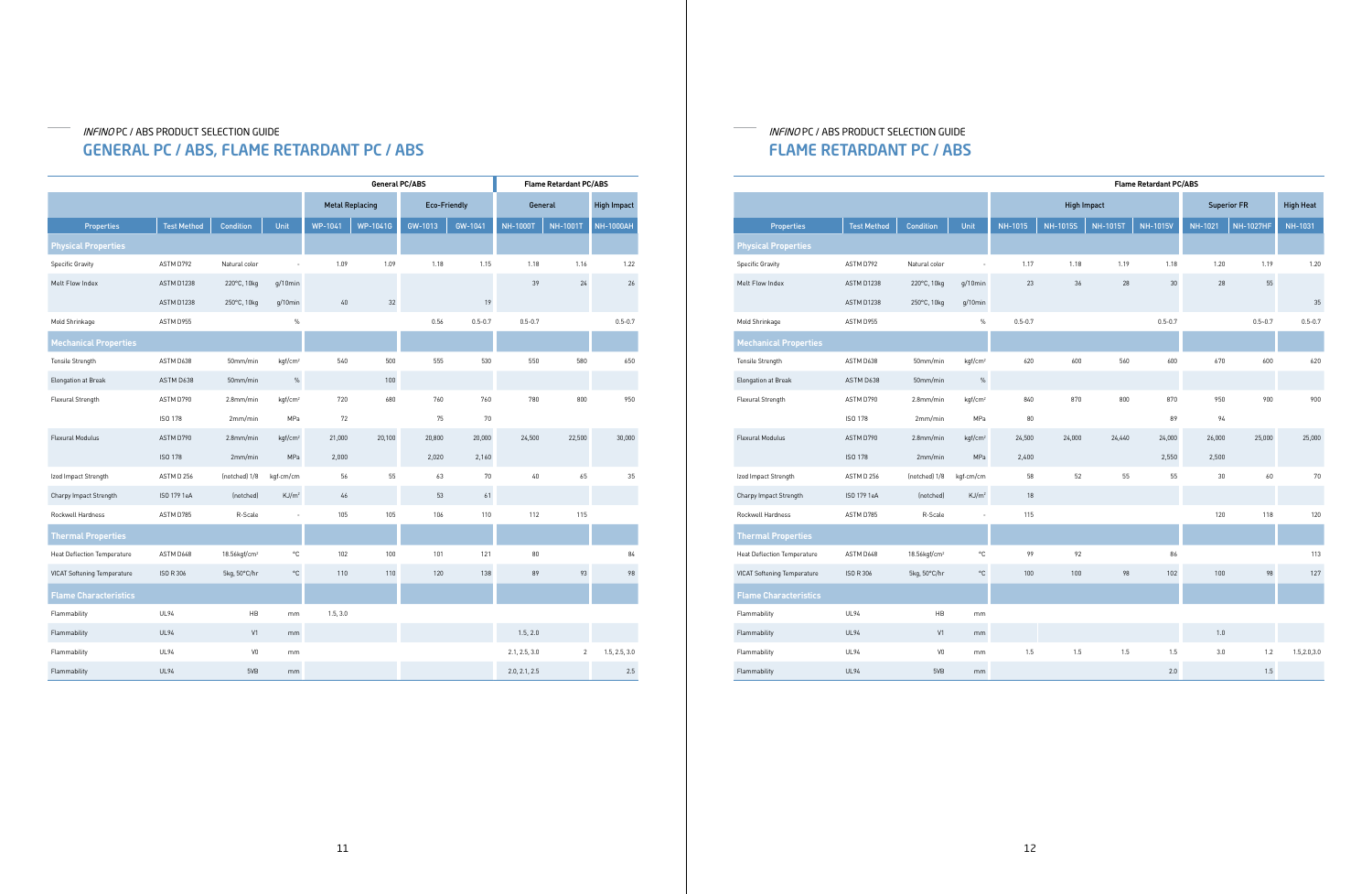# INFINO PC / ABS PRODUCT SELECTION GUIDE FLAME RETARDANT PC / ABS

# INFINO PC / ABS PRODUCT SELECTION GUIDE FLAME RETARDANT PC / ABS

|                                    |                    |                          |                     | <b>Flame Retardant PC/ABS</b> |                  |                |                |                |                   |                 |
|------------------------------------|--------------------|--------------------------|---------------------|-------------------------------|------------------|----------------|----------------|----------------|-------------------|-----------------|
|                                    |                    |                          |                     | <b>High Heat</b>              | <b>High Flow</b> |                |                |                | <b>High Gloss</b> |                 |
| <b>Properties</b>                  | <b>Test Method</b> | <b>Condition</b>         | Unit                | NH-1037                       | <b>NE-1010</b>   | <b>NE-1030</b> | <b>NE-1059</b> | <b>NH-1029</b> | <b>NH-1017</b>    | <b>NH-1017D</b> |
| <b>Physical Properties</b>         |                    |                          |                     |                               |                  |                |                |                |                   |                 |
| <b>Specific Gravity</b>            | ASTM D792          | Natural color            |                     | 1.19                          | 1.19             | 1.17           | 1.17           | 1.19           | 1.17              | 1.19            |
| Melt Flow Index                    | ASTM D1238         | 220°C, 10kg              | $q/10$ min          | 19                            | 48               | 43             | 30             | 110            | 46                | 46              |
|                                    | ASTM D1238         | 250°C, 10kg              | $q/10$ min          |                               |                  |                |                |                |                   |                 |
| Mold Shrinkage                     | ASTM D955          |                          | $\%$                | $0.5 - 0.7$                   |                  |                |                |                |                   | $0.5 - 0.7$     |
| <b>Mechanical Properties</b>       |                    |                          |                     |                               |                  |                |                |                |                   |                 |
| Tensile Strength                   | ASTM D638          | 50mm/min                 | kgf/cm <sup>2</sup> | 670                           | 650              | 680            | 640            | 600            | 580               | 600             |
| Elongation at Break                | ASTM D638          | 50mm/min                 | $\%$                |                               |                  |                |                |                |                   |                 |
| Flexural Strength                  | ASTM D790          | 2.8mm/min                | kqf/cm <sup>2</sup> | 1000                          | 960              | 940            | 900            | 900            | 850               | 850             |
|                                    | ISO 178            | 2mm/min                  | MPa                 |                               |                  | 93             | 89             | 88             | 83                | 93              |
| <b>Flexural Modulus</b>            | ASTM D790          | 2.8mm/min                | kqf/cm <sup>2</sup> | 27,000                        | 28,000           | 26,500         | 26,500         | 24,000         | 24,000            | 23,500          |
|                                    | <b>ISO 178</b>     | 2mm/min                  | MPa                 |                               |                  | 2,500          | 2,600          | 2,400          | 2,350             | 2,600           |
| Izod Impact Strength               | ASTM D 256         | (notched) 1/8            | kgf-cm/cm           | 60                            | 20               | 45             | $40\,$         | 40             | 48                | 60              |
| Charpy Impact Strength             | ISO 179 1eA        | (notched)                | KJ/m <sup>2</sup>   |                               |                  | 20             |                |                |                   | 15              |
| Rockwell Hardness                  | ASTM D785          | R-Scale                  |                     | 120                           |                  | 116            |                | 115            | 113               | 118             |
| <b>Thermal Properties</b>          |                    |                          |                     |                               |                  |                |                |                |                   |                 |
| <b>Heat Deflection Temperature</b> | ASTM D648          | 18.56kgf/cm <sup>2</sup> | °C                  | 100                           |                  |                |                |                |                   |                 |
| <b>VICAT Softening Temperature</b> | ISO R 306          | 5kg, 50°C/hr             | $^{\circ}{\rm C}$   | 112                           | 97               | 93             |                | 90             | 92                | 98              |
| <b>Flame Characteristics</b>       |                    |                          |                     |                               |                  |                |                |                |                   |                 |
| Flammability                       | <b>UL94</b>        | HB                       | mm                  |                               |                  |                |                |                |                   |                 |
| Flammability                       | <b>UL94</b>        | V1                       | mm                  |                               |                  | 1.5            |                | 1.2            |                   |                 |
| Flammability                       | <b>UL94</b>        | V <sub>0</sub>           | mm                  | 1.5                           | 1.5              | 2.0, 3.0       | 2.0            | 1.5, 3.0       | 2.0, 3.0          | 2.0, 3.0        |
| Flammability                       | <b>UL94</b>        | 5VB                      | $\mathsf{mm}$       |                               |                  |                |                |                | 2.0, 30           | 2.0, 3.0        |

|                                    |                    |                          |                     |                   |               |                | <b>Flame Retardant PC/ABS</b> |                 |                          |                 |
|------------------------------------|--------------------|--------------------------|---------------------|-------------------|---------------|----------------|-------------------------------|-----------------|--------------------------|-----------------|
|                                    |                    |                          |                     | <b>High Gloss</b> |               |                | <b>High Modulus</b>           |                 | <b>Scratch Resistant</b> |                 |
| <b>Properties</b>                  | <b>Test Method</b> | <b>Condition</b>         | Unit                | <b>NH-1017T</b>   | NH-1019       | <b>NH-1101</b> | NH-1150                       | <b>NH-1150H</b> | NF-3017                  | <b>NF-3017H</b> |
| <b>Physical Properties</b>         |                    |                          |                     |                   |               |                |                               |                 |                          |                 |
| <b>Specific Gravity</b>            | ASTM D792          | Natural color            |                     | 1.18              | 1.19          | 1.23           | 1.29                          | 1.29            | 1.19                     | 1.20            |
| Melt Flow Index                    | ASTM D1238         | 220°C, 10kg              | $q/10$ min          | 60                | 55            | 26             | 34                            | 28              |                          |                 |
|                                    | ASTM D1238         | 250°C, 10kg              | $q/10$ min          |                   |               |                |                               |                 |                          |                 |
| Mold Shrinkage                     | ASTM D955          |                          | $\frac{0}{0}$       |                   |               |                | $0.2 - 0.4$                   |                 |                          |                 |
| <b>Mechanical Properties</b>       |                    |                          |                     |                   |               |                |                               |                 |                          |                 |
| Tensile Strength                   | ASTM D638          | 50mm/min                 | kgf/cm <sup>2</sup> |                   | 620           | 630            | 680                           | 640             | 680                      | 720             |
| Elongation at Break                | ASTM D638          | 50mm/min                 | $\%$                |                   |               |                |                               |                 |                          |                 |
| Flexural Strength                  | ASTM D790          | $2.8$ mm/min             | kgf/cm <sup>2</sup> | 870               | 900           | 930            | 1100                          | 930             | 1000                     | 1100            |
|                                    | ISO 178            | 2mm/min                  | MPa                 | 98                | 88            |                | 108                           |                 |                          | 110             |
| Flexural Modulus                   | ASTM D790          | 2.8mm/min                | kgf/cm <sup>2</sup> | 24,000            | 24,500        | 33,000         | 42,000                        | 39,000          | 27,000                   | 27,500          |
|                                    | ISO 178            | 2mm/min                  | MPa                 | 2,600             | 2,400         |                | 4,140                         |                 |                          | 2,690           |
| Izod Impact Strength               | ASTM D 256         | (notched) 1/8            | kgf-cm/cm           | 50                | 55            | 10             | $\overline{7}$                | 8               | 6.5                      | 5               |
| Charpy Impact Strength             | ISO 179 1eA        | (notched)                | KJ/m <sup>2</sup>   |                   | $30\,$        | 10             | $\boldsymbol{6}$              | $\,8\,$         |                          | 5               |
| Rockwell Hardness                  | ASTM D785          | R-Scale                  |                     | 120               | 116           | 112            | 111                           | 114             | 120                      | 120             |
| <b>Thermal Properties</b>          |                    |                          |                     |                   |               |                |                               |                 |                          |                 |
| <b>Heat Deflection Temperature</b> | ASTM D648          | 18.56kgf/cm <sup>2</sup> | $^{\circ}$ C        |                   |               |                |                               |                 |                          |                 |
| <b>VICAT Softening Temperature</b> | <b>ISO R 306</b>   | 5kg, 50°C/hr             | $^{\circ}{\rm C}$   | 98                | 93            | 94             | 100                           | 95              | 92                       | 94              |
| <b>Flame Characteristics</b>       |                    |                          |                     |                   |               |                |                               |                 |                          |                 |
| Flammability                       | <b>UL94</b>        | HB                       | mm                  |                   |               |                |                               |                 |                          |                 |
| Flammability                       | <b>UL94</b>        | V1                       | $\mathsf{mm}$       |                   |               |                | 1.0                           | 1.0             |                          |                 |
| Flammability                       | <b>UL94</b>        | V <sub>0</sub>           | $\mathsf{mm}$       | 2.0, 3.0          | 1.5, 2.0, 3.0 | $1.2 - 3.0$    | 1.2                           | 1.2             | 1.0, 3.0                 | 1.0, 3.0        |
| Flammability                       | <b>UL94</b>        | 5VB                      | $\mathsf{mm}$       |                   |               |                |                               |                 |                          |                 |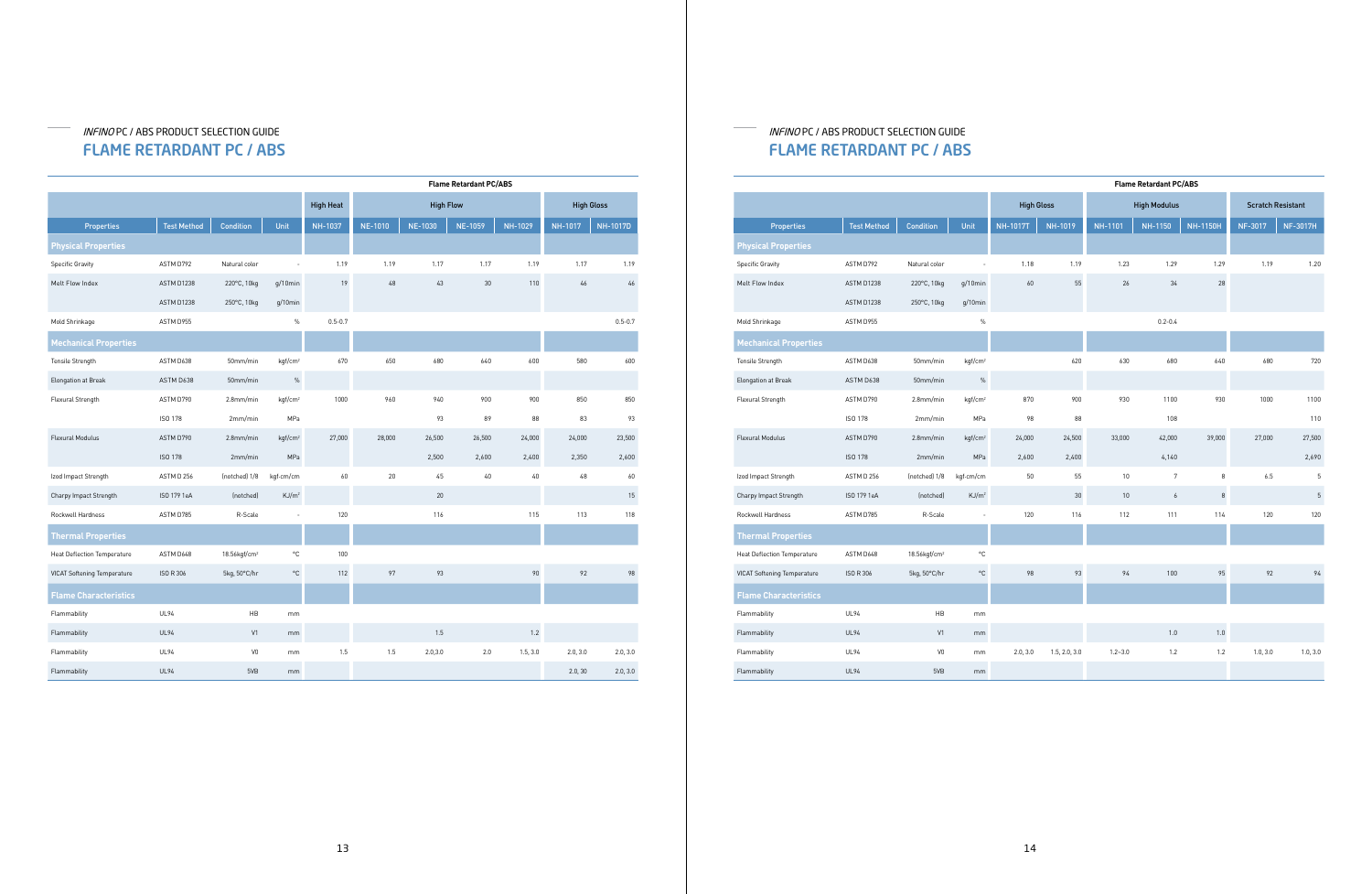# INFINO PC / ABS PRODUCT SELECTION GUIDE FLAME RETARDANT PC / ABS

# INFINO PC / ABS PRODUCT SELECTION GUIDE FLAME RETARDANT PC / ABS, PC / ABS / GF

|                                    |                    |                          |                     |                  |             |                | <b>PC/ABS/GF</b> |         |
|------------------------------------|--------------------|--------------------------|---------------------|------------------|-------------|----------------|------------------|---------|
|                                    |                    |                          |                     | <b>Extrusion</b> | GF 5%       | GF 12%         | GF 15%           | GF 20%  |
| <b>Properties</b>                  | <b>Test Method</b> | <b>Condition</b>         | Unit                | EF-1032          | HM-1051G    | <b>WP-1120</b> | LS-1150G         | HM-1202 |
| <b>Physical Properties</b>         |                    |                          |                     |                  |             |                |                  |         |
| <b>Specific Gravity</b>            | ASTM D792          | Natural color            |                     | 1.19             | 1.20        | 1.22           | 1.29             | 1.36    |
| Melt Flow Index                    | ASTM D1238         | 220°C, 10kg              | $q/10$ min          |                  | 19          |                |                  |         |
|                                    | ASTM D1238         | 250°C, 10kg              | $q/10$ min          | 20               |             |                | 24               | 70      |
| Mold Shrinkage                     | ASTM D955          |                          | $\%$                | $0.5 - 0.7$      | $0.4 - 0.6$ | $0.5 - 0.7$    | $0.2 - 0.4$      |         |
| <b>Mechanical Properties</b>       |                    |                          |                     |                  |             |                |                  |         |
| Tensile Strength                   | ASTM D638          | 50mm/min                 | kgf/cm <sup>2</sup> | 670              |             | 760            |                  | 1000    |
| Elongation at Break                | ASTM D638          | 50mm/min                 | $\%$                |                  |             |                |                  |         |
| Flexural Strength                  | ASTM D790          | $2.8$ mm/min             | kgf/cm <sup>2</sup> | 950              | 1300        | 1150           | 1200             | 1100    |
|                                    | ISO 178            | 2mm/min                  | MPa                 | 95               |             | 125            | 135              | 110     |
| Flexural Modulus                   | ASTM D790          | 2.8mm/min                | kgf/cm <sup>2</sup> | 24,000           | 35,000      | 37,000         | 41,000           | 5,7000  |
|                                    | <b>ISO 178</b>     | 2mm/min                  | MPa                 | 2,400            |             | 3,800          | 4,400            | 5,700   |
| Izod Impact Strength               | ASTM D 256         | (notched) 1/8            | kgf-cm/cm           |                  | 8           | 12             | 8                | 5       |
| Charpy Impact Strength             | ISO 179 1eA        | (notched)                | KJ/m <sup>2</sup>   |                  |             | 11             | 8                |         |
| Rockwell Hardness                  | ASTM D785          | R-Scale                  |                     | 120              |             |                |                  |         |
| <b>Thermal Properties</b>          |                    |                          |                     |                  |             |                |                  |         |
| <b>Heat Deflection Temperature</b> | ASTM D648          | 18.56kgf/cm <sup>2</sup> | °C                  | 95               | 102         | 127            | 120              |         |
| <b>VICAT Softening Temperature</b> | <b>ISO R 306</b>   | 5kg, 50°C/hr             | °C                  | 107              |             | 130            |                  |         |
| <b>Flame Characteristics</b>       |                    |                          |                     |                  |             |                |                  |         |
| Flammability                       | <b>UL94</b>        | HB                       | mm                  |                  |             |                |                  |         |
| Flammability                       | <b>UL94</b>        | V <sub>1</sub>           | mm                  |                  | $1.5 - 1.6$ |                |                  |         |
| Flammability                       | <b>UL94</b>        | V <sub>0</sub>           | mm                  | 1.5              |             |                |                  | 1.5     |
| Flammability                       | <b>UL94</b>        | 5VB                      | mm                  |                  |             |                |                  |         |
|                                    |                    |                          |                     |                  |             |                |                  |         |

|                                    |                    |                          |                     |                  |             | <b>Flame Retardant PC/ABS</b> |             |                |          |                  |
|------------------------------------|--------------------|--------------------------|---------------------|------------------|-------------|-------------------------------|-------------|----------------|----------|------------------|
|                                    |                    |                          |                     | Metal<br>Plating |             | <b>Eco-Friendly</b>           |             |                | Luminous | <b>Extrusion</b> |
| <b>Properties</b>                  | <b>Test Method</b> | <b>Condition</b>         | Unit                | QP-1010          | GC-1015     | GC-1017                       | GC-1050     | GC-1150        | LX-1031  | EF-1031          |
| <b>Physical Properties</b>         |                    |                          |                     |                  |             |                               |             |                |          |                  |
| <b>Specific Gravity</b>            | ASTM D792          | Natural color            |                     | 1.15             | 1.18        | 1.17                          | 1.23        | 1.29           | 1.2      | 1.19             |
| Melt Flow Index                    | ASTM D1238         | 220°C, 10kg              | $q/10$ min          | 50               | 28          | 46                            | 25          | 31             |          |                  |
|                                    | ASTM D1238         | 250°C, 10kg              | $q/10$ min          |                  |             |                               |             |                | 30       | 17               |
| Mold Shrinkage                     | ASTM D955          |                          | $\%$                |                  | $0.5 - 0.7$ | $0.5 - 0.7$                   |             |                |          | $0.5 - 0.7$      |
| <b>Mechanical Properties</b>       |                    |                          |                     |                  |             |                               |             |                |          |                  |
| Tensile Strength                   | ASTM D638          | 50mm/min                 | kgf/cm <sup>2</sup> | 580              | 620         | 580                           | 580         | 650            | 600      | 670              |
| Elongation at Break                | ASTM D638          | 50mm/min                 | $\%$                |                  |             |                               |             |                | 830      |                  |
| Flexural Strength                  | ASTM D790          | 2.8mm/min                | kqf/cm <sup>2</sup> | 850              | 900         | 850                           | 860         | 950            |          | 950              |
|                                    | ISO 178            | 2mm/min                  | MPa                 | 85               |             |                               |             | 93             | 75       | 92               |
| Flexural Modulus                   | ASTM D790          | 2.8mm/min                | kqf/cm <sup>2</sup> | 23,100           | 27,000      | 25,000                        | 27,700      | 41,000         | 25,000   | 25,000           |
|                                    | <b>ISO 178</b>     | 2mm/min                  | MPa                 | 2,310            |             |                               |             | 3,922          | 2,100    | 2,450            |
| Izod Impact Strength               | ASTM D 256         | (notched) 1/8            | kgf-cm/cm           | 22               | 50          | 45                            | 60          | $\overline{7}$ | 46       | 85               |
| Charpy Impact Strength             | ISO 179 1eA        | (notched)                | KJ/m <sup>2</sup>   |                  |             |                               |             | $\sqrt{7}$     | $42\,$   |                  |
| Rockwell Hardness                  | ASTM D785          | R-Scale                  |                     | 107              | 115         | 113                           |             | 115            | 116      | 120              |
| <b>Thermal Properties</b>          |                    |                          |                     |                  |             |                               |             |                |          |                  |
| <b>Heat Deflection Temperature</b> | ASTM D648          | 18.56kgf/cm <sup>2</sup> | $^{\circ}{\rm C}$   |                  | 90          | 85                            |             |                | 91       | 101              |
| <b>VICAT Softening Temperature</b> | ISO R 306          | 5kg, 50°C/hr             | $^{\circ}{\rm C}$   | 89               | 97          | 92                            | 97          | 96             | 73       | 112              |
| <b>Flame Characteristics</b>       |                    |                          |                     |                  |             |                               |             |                |          |                  |
| Flammability                       | <b>UL94</b>        | HB                       | mm                  |                  |             |                               |             |                |          |                  |
| Flammability                       | <b>UL94</b>        | V1                       | mm                  | 2.5              |             |                               |             |                |          |                  |
| Flammability                       | UL94               | V <sub>0</sub>           | mm                  | 3.2              | 1.5         | 2.0                           | $1.2 - 3.0$ | $1.2 - 1.3$    |          | 1.5              |
| Flammability                       | <b>UL94</b>        | 5VB                      | mm                  |                  | 2.0         | 2.0                           |             |                |          |                  |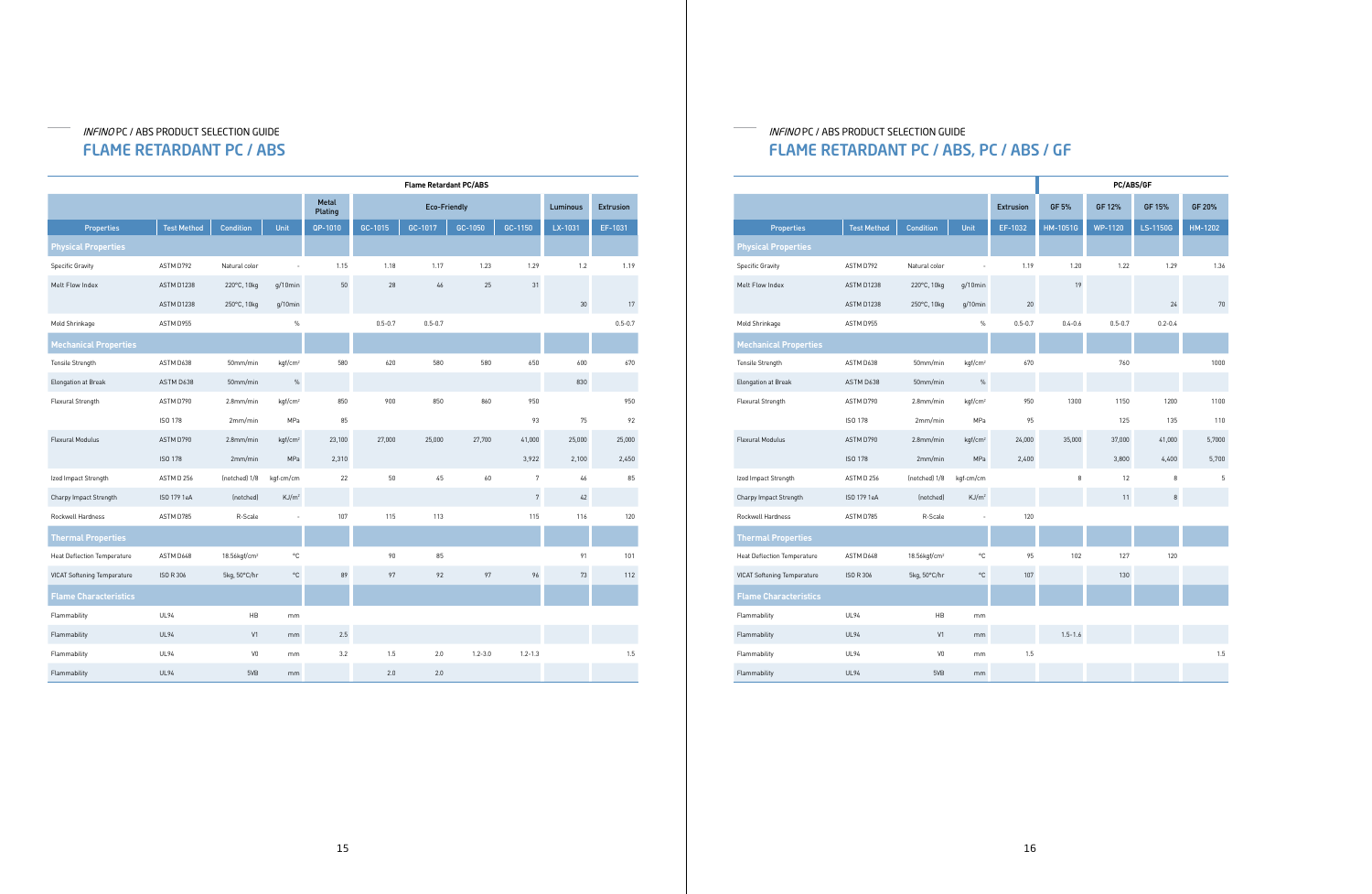# Samsung Cheil Worldwide

#### GLOBAL SUBSIDIARY

#### HEADQUARTERS

Los Angeles, USA Samsung Chemical Inc. 14251 E. Firestone Blvd. Suite 101La Mirada, CA 90638, USA TEL: +1-562-229-1307 FAX: +1-562-926-9930 E-mail: james.ham@samsung.com

Samsung Cheil Industries Inc. 332-2 Gocheon-dong Uiwang-si Gyeonggi-do, 437-711, Republic of Korea TEL: +82-31-596-3403 FAX: +82-31-596-3490 E-mail: chemical@samsung.com

> Frankfurt, Germany Samsung Chemical Europe GmbH Am Kronberger Hang 6, 65824 Schwalbach am Taunus, Germany TEL: +49-6196-66-7490 FAX: +49-6196-66-7466 E-mail: jason.chung@samsung.com

Shanghai, China Samsung Chemical Material Trading (Shanghai) Co., Ltd.

Rm. 2701, Shanghai Int'l Trade Center, 2201 Yan An Rd.(W) Shanghai 200336, China TEL: +86-21-6270-3000(325) FAX: +86-21-6275-6882 E-mail: yingshun.lee@samsung.com

#### Bangkok, Thailand

Samsung Chemical Thailand 16th floor, Empire Tower, 195 South Sathorn Road, Yannawa, Sathorn, Bangkok, 10120, **Thailand** TEL: +66-2-624-6777 FAX: +66-2-624-6780

E-mail: ssuk.chae@samsung.com

Tokyo, Japan Samsung Chemical Inc. ROPPONGI T-CUBE 17F 3-1-1, Roppongi, Minato-ku, Tokyo 106-8532, Japan TEL: +81-3-6234-2197 FAX: +81-3-6234-2253 E-mail: c77.song@samsung.com

#### SALES / SERVICE OFFICE

#### ASIA

AMERICA

#### EUROPE

Shenzhen, China RM2503,Modern International Building,No.3038, Jintian Rd.S., Futian District, Shenzhen 518034, China TEL: +86-755-8203-2353 FAX: +86-755-8203-2321 E-mail: darren.jin@samsung.com

Chicago, USA 935 National Pkwy, Suite 93520Schaumburg, IL 60173, USA TEL: +1-847-407-2845 FAX: +1-847-407-2819 E-mail: jerry.tennant@samsung.com

Bratislava, Slovakia Karadzicova 8/A, Bratislava, 821 08, Slovakia TEL: +421-90-170-2001 E-mail: jh2407.kim@samsung.com

#### Kuala Lumper, Malaysia

Tianiin, China 300385 China Tianjin No.20, 5Th Saida Branch Rd., Xiqing Ecnomic Development Dist., China TEL: +86-22-5868-0291 FAX: +86-22-5868-0299 E-mail: mc007.jeon@samsung.com

Tianjin, China

#### 1802 Xinyin Buiding 7 Youyi Road, Hexi District,

Tianjin 300074, China

E-mail: zhengdao.lee@samsung.com

## San Diego, USA

50250 Suite 19, Level 28, Central Plaza, 34, Jalan Sultan Ismail, Kuala Lumpur Federal Territory, Malaysia TEL: +60-3-2174-4534, 4570 FAX: +60-3-2147-4666 E-mail: jeffrey.kang@samsung.com E-mail: deepak.lee@samsung.com

CA 92108, USA

TEL: +1-619-278-0961 FAX: +1-619-278-0964 E-mail: jongho82.yang@samsung.com

Istanbul, Turkey 80280 Ozsezen Is Merkezi Kat:6/A Blok A Buyukdere Cad. No.122 80280 Esentepe Istanbul, Turkey TEL: +90-541-231-0314

TEL: +86-22-2836-4261 FAX: +86-22-2836-4268 Nagoya, Japan 451-6040 Aichi-ken, Nagoya-shi, Nishi-ku, Ushijima-cho 6-1, Nagoya Lucent Tower 40F, Japan TEL: +81-52-569-1807 E-mail: boin56.noh@samsung.com

E-mail: ferhat.gungor@samsung.com

Chennai, India

2020 Camino Del Rio North, Suite 520, San Diego, 3201 university Drive, Suite 360, Auburn Hills, MI 48326, USA TEL: +248-276-8484 FAX: +248-276-8482 E-mail: brian.grosser@samsung.com

TEL: +91-98401-04251

No, 672 Level 6, Regus Citi Centre, 10/11, Dr.Radha Krishnan Salai Mylapore, Chennai, 600 004, India 122 002 3rd Fl., Tower-C, Vipul Tech Square, Sector-43, Golf Course Road, Grugaon, India TEL : +91-81302-19193 E-mail : yogendra.kang@samsung.com

#### Detroit, USA

#### Delhi, India

#### Osaka, Japan

540-6006 6F, Crystal Tower, 1-2-27, Shiromi, Chuo-ku Osaka 540-6006, Japan TEL: +81-6-6949-3162 FAX: +81-6-6949-5133 E-mail: f.naoki@samsung.com

#### DUBAI U.A.E.

PO Box 48969 Rania Business Center, 3rd Floor, Flat 302, Al Barsha 1 DUBAI U.A.E. TEL: +971-4-447-3411 FAX: +971-4-447-3412 E-mail: moon357@samsung.com

#### PLANT

#### Yeosu, Republic of Korea

62 Pyeongyeo-Dong, Yeosu-si, Jeollanam-do, Republic of Korea TEL: +82-61-689-1221 FAX: +82-61-689-1144 E-mail: heuicheol.lee@samsung.com

Kornye, Hungary 2851 Uveggyar ut. 2 Kornye, Hungary TEL: +36-34-814-120

E-mail: bt.hyun@samsung.com

#### Tijuana, Mexico

Aguila Americana No.20101 Parque Industrial el Aguila Tijuana, Baja California. CP 22215, Mexico TEL: +52-664-627-4947 E-mail: psy13560@samsung.com

# **INFINO**

Samsung Cheil Industries provides superior quality products which can meet specific requirements such as high impact, high heat and chemical resistance with product pellet of PC/ABS, PC/ASA, PC/PMMA, mPPE, PA, PBT, PPS beyond typical polycarbonate resin. INFINO can help environmental preservation through production with the eco-friendly non-phosgene method, and give freedom to the design concept by maintaining the original transparency and color of PC.